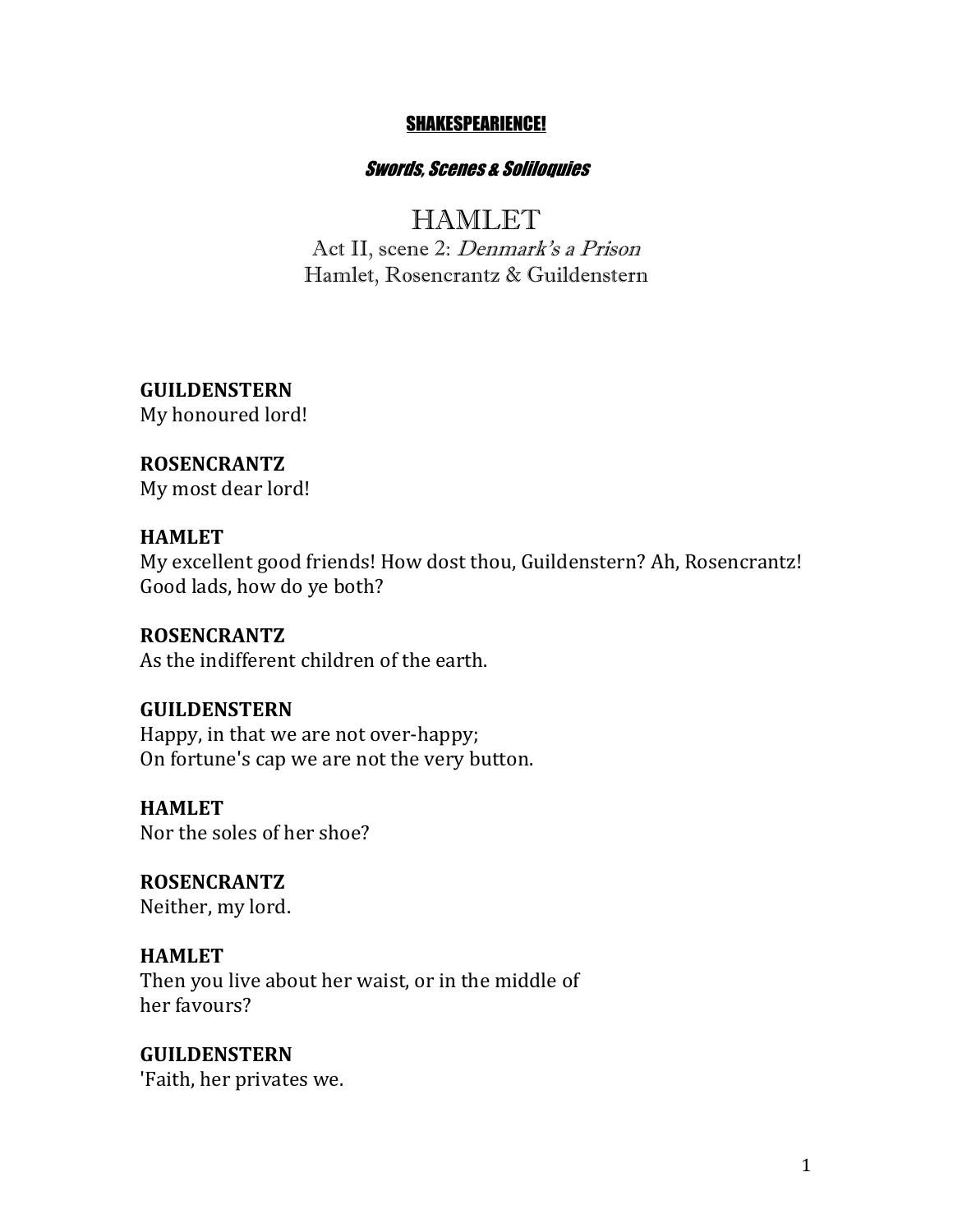**HAMLET**

What's the news?

## **ROSENCRANTZ**

None, my lord, but that the world's grown honest.

## **HAMLET**

Then is doomsday near: but your news is not true. What have you, my good friends, deserved at the hands of fortune, that she sends you to prison hither?

**GUILDENSTERN** Prison, my lord!

**HAMLET** Denmark's a prison.

**ROSENCRANTZ** Then is the world one.

## **HAMLET**

A goodly one; in which there are many confines, wards and dungeons, Denmark being one o' the worst.

## **GUILDENSTERN**

We think not so, my lord.

## **HAMLET**

Why, then, 'tis none to you; for there is nothing either good or bad, but thinking makes it so: to me it is a prison.

## **ROSENCRANTZ**

Why then, your ambition makes it one; 'tis too narrow for your mind.

## **HAMLET**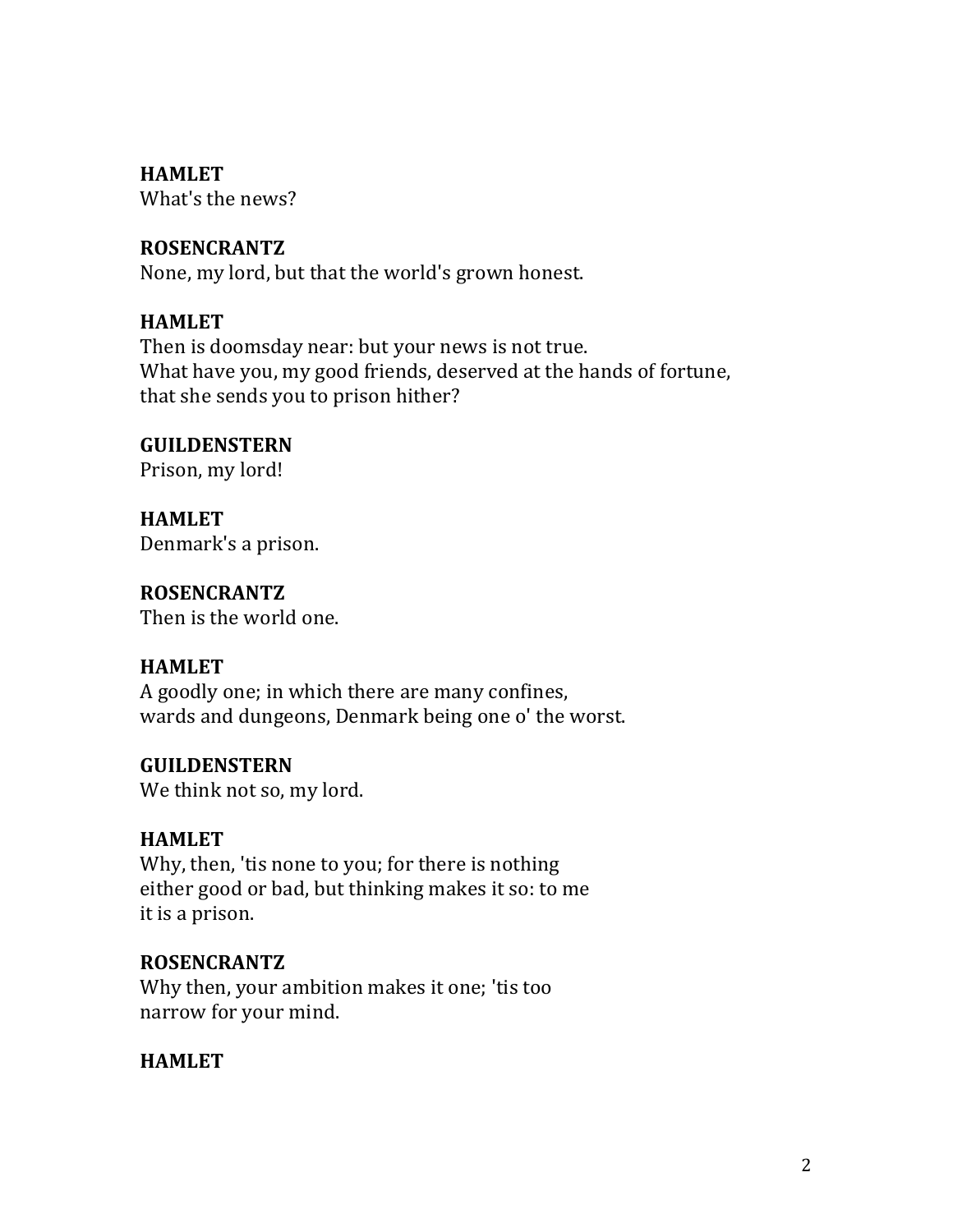O God, I could be bounded in a nut shell and count myself a king of infinite space, were it not that I have bad dreams.

## **GUILDENSTERN**

Which dreams indeed are ambition, for the very substance of the ambitious is merely the shadow of a dream.

## **HAMLET**

A dream itself is but a shadow.

## **GUILDENSTERN**

Truly, and I hold ambition of so airy and light a quality that it is but a shadow's shadow.

## **HAMLET**

But, in the beaten way of friendship, what make you at Elsinore?

## **ROSENCRANTZ**

To visit you, my lord; no other occasion!

## **HAMLET**

Were you not sent for? Is it your own inclining? Is it a free visitation? Come, deal justly with me. Come, come, come; speak.

## **GUILDENSTERN**

What should we say, my lord?

## **HAMLET**

Why, any thing, but to the purpose. You were sent for; and there is a kind of confession in your looks...

I know the good king and queen have sent for you.

## **ROSENCRANTZ**

To what end, my lord?

## **HAMLET**

That you must teach me. Be even and direct with me, whether you were sent for, or no?

## **ROSENCRANTZ**/**GUILDENSTERN**